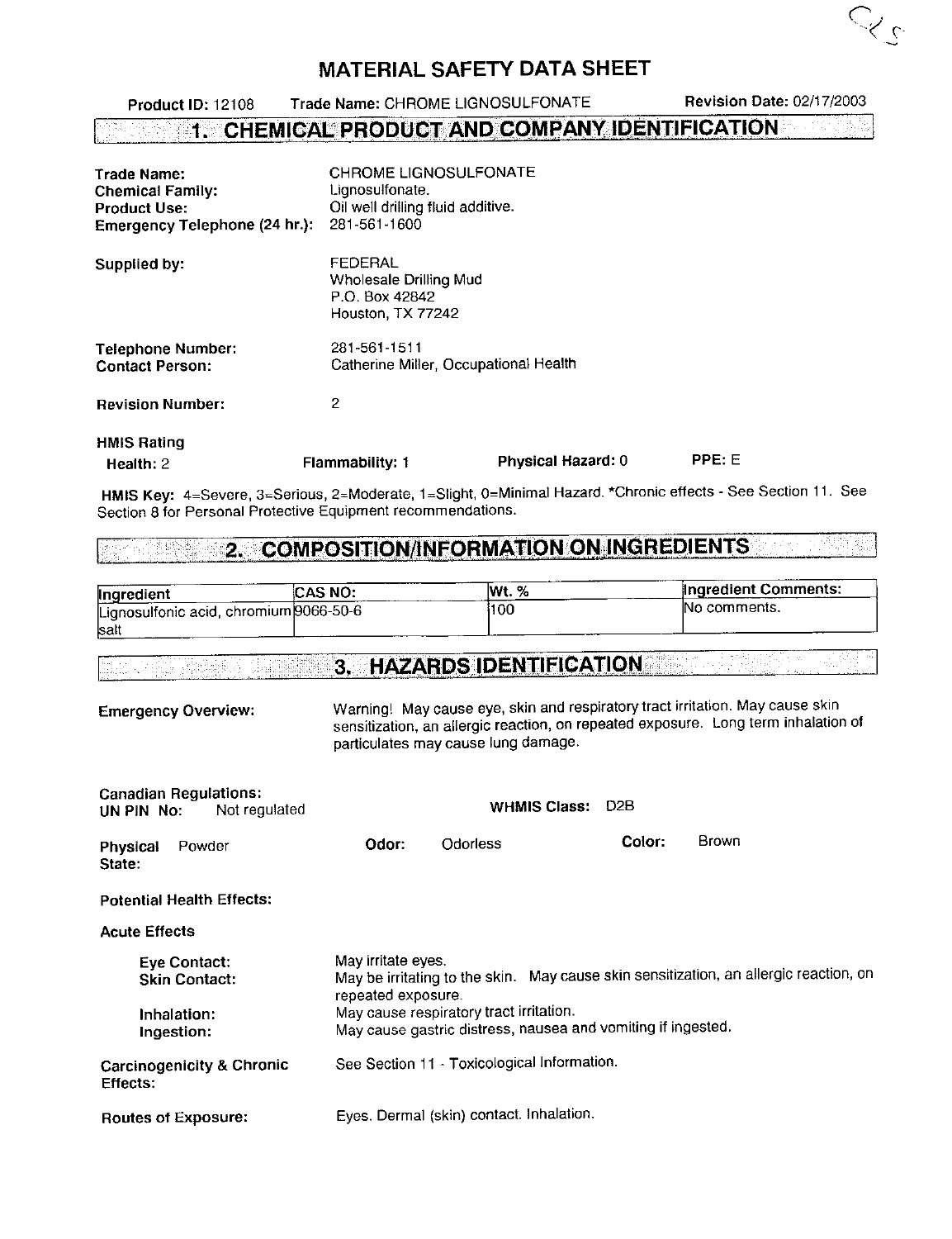rrade Name: CHROME LIGNOSULFONATE

MSDS NO. 12108 Revision Date: 02/17/2003

Target Organs: Respiratory System. Eyes. Skin. Medical Conditions Aggravated Skin. Respiratory. By Exposure;

 $4 -$ **FIRST AID MEASURES** Eye Contact: Promptly wash eyes with lots of water while lifting eye lids. Continue to rinse for at least 15 minutes. Get medical attention if any discomtort continues. Skin Contact: Wash skin thoroughly with soap and water. Remove contaminated clothing and launder betore reuse. Get medical attention if any discomfort continues. Inhalation: Move person to fresh air. lf not breathing, give artificial respiration. lf breathing is difficult, give oxygen. Get medical attention. Ingestion: Dilute with 2 - 3 glasses of water or milk, if conscious. Never give anything by mouth to an unconscious person. lf signs of irritation or toxicity occur seek medical attention. General Notes: Persons seeking medical attention should carry a copy of this MSDS with them.

**FIRE FIGHTING MEASURES** 5. international companies and the contract of the contract of the contract of the contract of the contract of th **Flammable Properties** 

Flash Point: F (C): 309F (154C) Flammable Limits in Air - Lower (%): Not Determined Flammable Limits in Air - Upper (%): Not Determined

Autoignition Temperature: F(C) Not Determined Autoignition Temperature: °C 842F (450C)

Flammability Class: Not applicable<br>Other Flammable Properties: Dusts at suffici Other Flammable Properties: Dusts at sufficient concentrations can form explosive mixtures with air.<br>Extinguishing Media: Water fog. carbon dioxide, foam, dry chemical Water fog, carbon dioxide, foam, dry chemical.

#### Protection Of Fire-Fighters:

Handling:

Special Fire-Fighting Procedures: Do not enter fire area without proper personal protective equipment, including NIOSH/MSHA approved self-contained breathing apparatus. Evacuate area and fight fire from a safe distance. Water spray may be used to keep fire-exposed containers cool. Keep water run off out of sewers and waterways.

Hazardous Combustion Products: Oxides of; Sulfur. Carbon. Chromium fumes.

| $-6 -$                            | <b>ACCIDENTAL RELEASE MEASURES</b>                                                                                                                                              |
|-----------------------------------|---------------------------------------------------------------------------------------------------------------------------------------------------------------------------------|
| <b>Personal Precautions:</b>      | Use personal protective equipment identified in Section 8.                                                                                                                      |
| <b>Spill Procedures:</b>          | Evacuate surrounding area, if necessary. Contain spilled material. Avoid the<br>generation of dust. Sweep, vacuum, or shovel and place into closable container<br>for disposal. |
| <b>Environmental Precautions:</b> | Do not allow to enter sewer or surface and subsurface waters. Waste must be<br>disposed of in accordance with federal, state and local laws.                                    |
|                                   | 7. HANDLING AND STORAGE                                                                                                                                                         |

Put on appropriate personal protective equipment. Avoid contact with skin and eyes. Avoid generating or breathing dust. Use only with adequate ventilation. Wash thoroughly after handling.

Page 2/5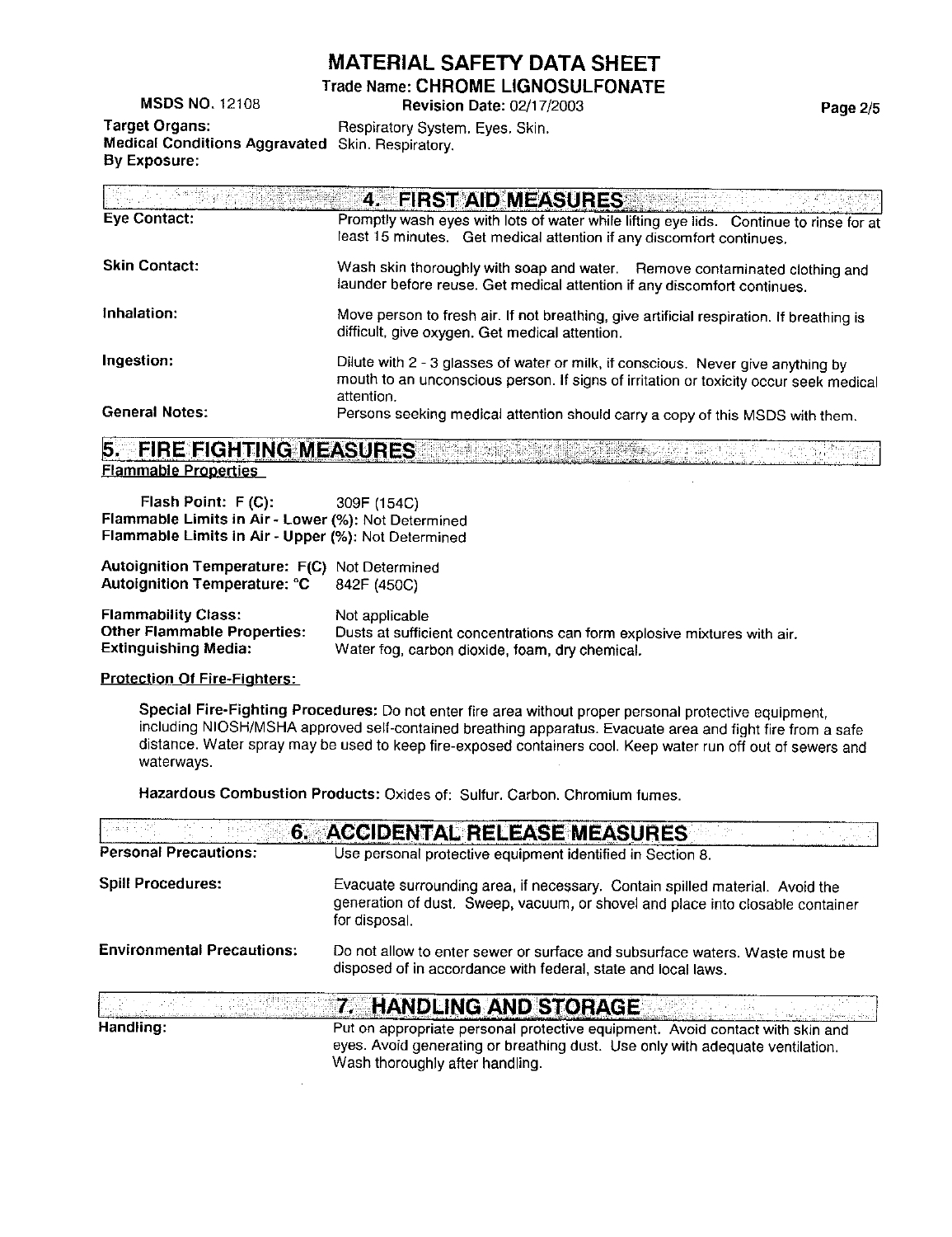rrade Name: CHROME LIGNOSULFONATE

**MSDS NO. 12108** 

Storage:

Revision Date: 02/17/2003 Page 3/5

Store in dry, well-ventilated area. Keep container closed. Store away trom incompatibles. Follow safe warehousing practices regarding palletizing, banding, shrink-wrapping and/or stacking.

#### 8. EXPOSURE CONTROLS/PERSONAL PROTECTION him katalik

#### **Exposure Limits**

| Ingredient                                      | <b>CAS NO:</b> | <b>Wt.</b> % | ACGIH TLV   OSHA PEL<br>TWA         | TWA                                   | Other | <b>Notes</b> |
|-------------------------------------------------|----------------|--------------|-------------------------------------|---------------------------------------|-------|--------------|
| Lignosulfonic acid, chromium 9066-50-6<br>lsalt |                | 100          | $0.5 \text{ mg/m}^3$<br>(as Cr III) | $0.5~{\rm m}$ g/m $^3$<br>(as Cr III) |       |              |

#### Notes:

(1) Control as an ACGIH particulate not otherwise specified (PNOS): 10 mg/m<sup>3</sup> (Inhalable); 3 mg/m<sup>3</sup> (Respirable) and an OSHA particulate not otherwise regulated (PNOR): 15 mg/m<sup>3</sup> (Total); 5 mg/m<sup>3</sup> (Respirable).

Engineering Controls: Use appropriate engineering controls such as, exhaust ventilation and process enclosure, to ensure air contaminalion and keep workers exposure below the applicable limits.

### **Personal Protection Equipment**

| <b>Eye/Face Protection:</b>               | Dust resistant safety goggles.                                                                                                                                                                                                                                                                                                                                                                                |
|-------------------------------------------|---------------------------------------------------------------------------------------------------------------------------------------------------------------------------------------------------------------------------------------------------------------------------------------------------------------------------------------------------------------------------------------------------------------|
| <b>Skin Protection:</b>                   | Wear appropriate clothing to prevent repeated or prolonged skin contact.<br>Chemical resistant gloves recommended for prolonged or repeated contact. Use<br>protective gloves made of: Neoprene. Nitrile.                                                                                                                                                                                                     |
| <b>Respiratory Protection:</b>            | If exposed to particulates/aerosols:<br>Use at least a NIOSH-approved N95 half-mask disposable particulate respirator.<br>In work environments containing oil mist/aerosol use at least a NIOSH-approved<br>P95 half-mask disposable or reuseable particulate respirator.<br>If exposed to organic vapors:<br>Use a NIOSH/MSHA-approved organic vapor respirator. CCROV: CCR with<br>organic vapor cartridge. |
| General Hygiene<br><b>Considerations:</b> | Work clothes should be washed separately at the end of each work day.<br>Disposable clothing should be discarded, if contaminated with product.                                                                                                                                                                                                                                                               |

| 9.                             | PHYSICAL AND CHEMICAL PROPERTIES |
|--------------------------------|----------------------------------|
| Color:                         | <b>Brown</b>                     |
| Odor:                          | <b>Odorless</b>                  |
| <b>Physical State:</b>         | Powder                           |
| pH:                            | $2.8 - 4.0$ (1% solution)        |
| Vapor Pressure:                | Not applicable                   |
| Vapor Density (Air=1):         | Not applicable                   |
| <b>Boiling Point:</b>          | Not determined                   |
| <b>Melting/Freezing Point:</b> | Not determined                   |
| Solubility (Water):            | Soluble                          |
| Specific Gravity (H2O = 1):    | $1.2 - 1.4$                      |
| <b>Evaporation Rate:</b>       | Not applicable                   |
| Odor Threshold(s):             | Not determined                   |

|                                | <b>EXECUTIVE AND REACTIVITY AND REACTIVITY AND REACTIVITY</b> |
|--------------------------------|---------------------------------------------------------------|
| <b>Chemical Stability:</b>     | Stable                                                        |
| <b>Conditions to Avoid:</b>    | Not determined.                                               |
| <b>Materials to Avoid:</b>     | Contact with oxidizing agents.                                |
| <b>Hazardous Decomposition</b> | For combustion products, see Section 5.                       |
| Products:                      |                                                               |
|                                |                                                               |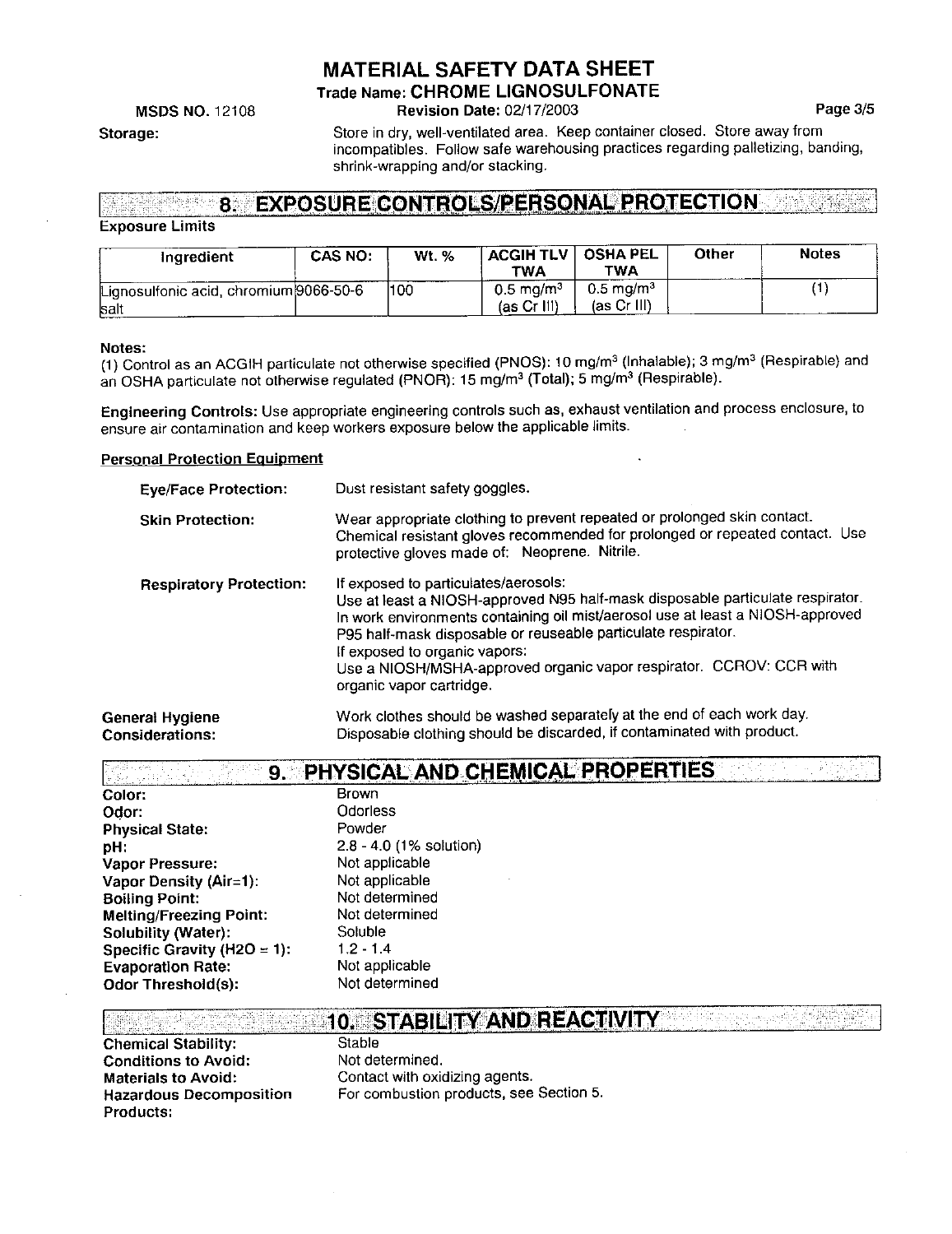Trade Name: CHROME LIGNOSULFONATE

**Revision Date: 02/17/2003** 

**MSDS NO. 12108** Hazardous Polymerization:

Will not occur

**Contract Contract** 

i je postala s

820

 $\pm 1$ 

11. TOXICOLOGICAL INFORMATION 爆弹性因

#### **Component Toxicological Data**

### **Product Toxicological Information:**

Long term inhalation of particulate can cause irritation, inflammation and/or permanent injury to the lungs. Illnesses such as pneumoconiosis ("dusty lung"), pulmonary fibrosis, chronic bronchitis, emphysema and bronchial asthma may develop.

| 12. ECOLOGICAL INFORMATION |  |  |
|----------------------------|--|--|
|                            |  |  |

| <b>Product Ecotoxicity Data:</b>                                                           | Contact M-I Environmental Affairs Department for available product ecotoxicity<br>data. |
|--------------------------------------------------------------------------------------------|-----------------------------------------------------------------------------------------|
| Biodegration:<br><b>Bioaccumulation:</b><br><b>Octanol/Water Partition</b><br>Coefficient: | Not determined<br>Not determined<br>Not determined                                      |

|                              | <b>DISPOSAL CONSIDERATIONS</b><br>13.                                                                                                                                                                                                                                                                                                                                                                                                                          |
|------------------------------|----------------------------------------------------------------------------------------------------------------------------------------------------------------------------------------------------------------------------------------------------------------------------------------------------------------------------------------------------------------------------------------------------------------------------------------------------------------|
| <b>Waste Classification:</b> | Not determined.                                                                                                                                                                                                                                                                                                                                                                                                                                                |
| Waste Management:            | Under U.S. Environmental Protection Agency (EPA) Resource Conservation and<br>Recovery Act (RCRA), it is the responsibility of the user to determine at the time of<br>disposal, whether the product meets RCRA criteria for the hazardous waste. This<br>is because product uses, transformations, mixtures, processes, etc., may render<br>the resulting materials hazardous. Empty containers retain residues. All labeled<br>precautions must be observed. |
| <b>Disposal Method:</b>      | Recover and reclaim or recycle, if practical. Should this product become a waste,<br>dispose of in a permitted industrial landfill. Ensure that the containers are empty<br>by the RCRA criteria prior to disposal in a permitted industrial landfill.                                                                                                                                                                                                         |

14. TRANSPORT INFORMATION da Nisa ha j

| U.S. DOT<br><b>Shipping Description:</b>                    | Not regulated                  |
|-------------------------------------------------------------|--------------------------------|
| TDG (Canada):<br><b>Shipping Description:</b><br>UN PIN No: | Not requlated<br>Not regulated |
| IMDG:<br><b>Shipping Description:</b>                       | Not regulated                  |
| ICAO/IATA:<br><b>Shipping Description:</b>                  | Not regulated                  |

# 15. REGULATORY INFORMATION

### **U.S.Federal and State Regulations**

#### SARA 311/312:

SARA 311/312 Hazard Catagories: Immediate (acute) health hazard.